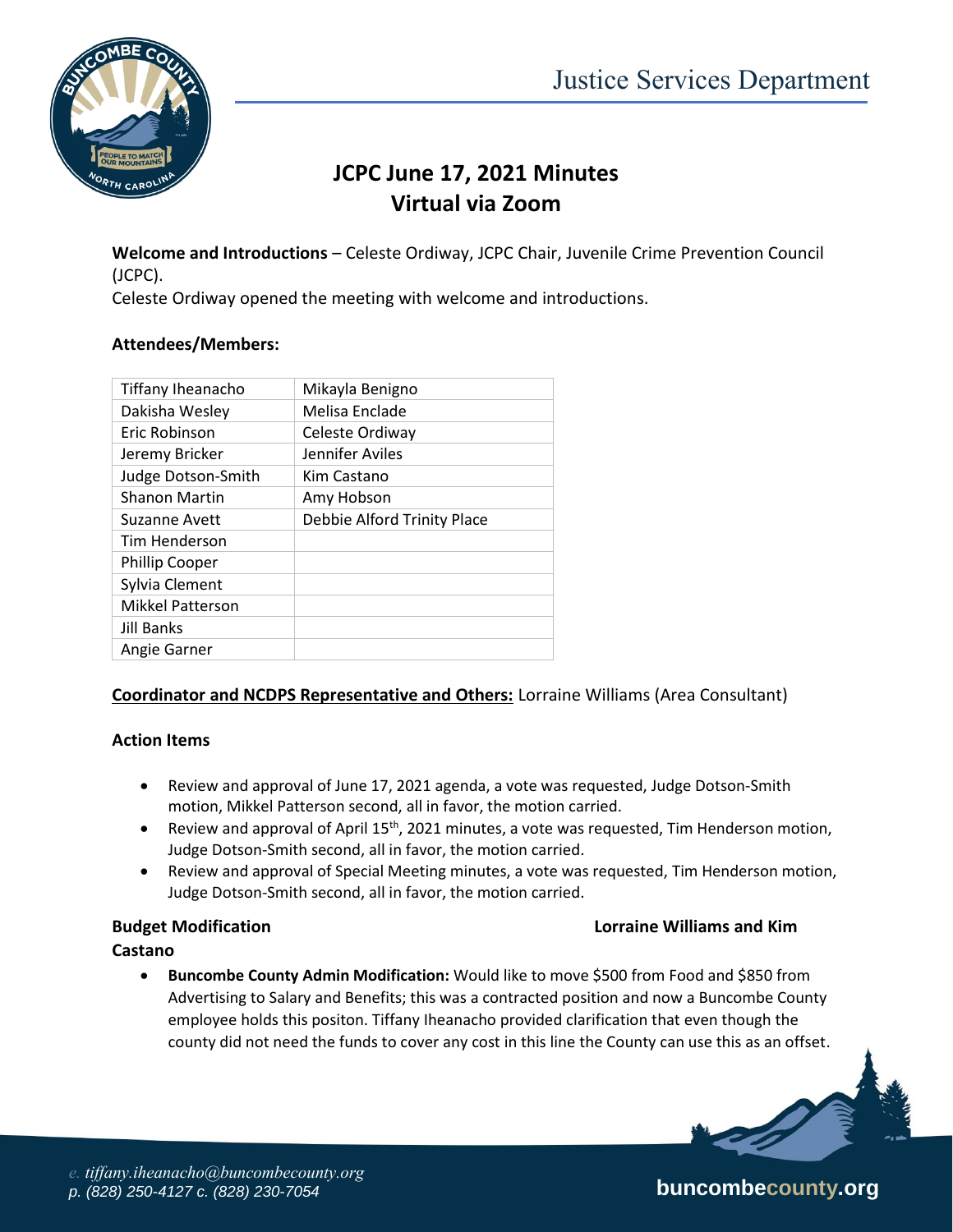

Question and further discussion regarding moving funds took place, a vote was requested, Melisa Enclade motion, Eric Robinson second, Judge Dotson-Smith abstained from voting, remaining members where in favor, the motion carried.

- **Aspire Modification:** Funds were underspent in several line items due to Covid-19 and are requesting to move this funds for:
	- $\circ$  The purchase of a used vehicle (van) to help provide participants transportation
	- o Purchase of small equipment
	- o Implementation cost for new program (IT)
	- $\circ$  And a Consultant Assistance cost, to help provide assistance with HR and process.

Question and further discussion regarding moving funds took place, a vote was requested, Melisa Enclade motion, Judge Dotson-Smith second, all in favor, the motion carried.

## **JCPC Members Updates Celestial Celestial Celeste Ordiway**

### **Recommendation for Nominees:** The JCPC Executive committee meet and nomination for next Fiscal Year Committee were assign, all those nominated accepted and pending approval from Commissioner for Martin Moore membership a vote was requested, Judge Dotson-Smith motion, Mikkel Patterson second, all in favor, the motion carried.

| <b>JCPC</b><br><b>Chair</b> | <b>JCPC</b><br><b>Vice</b><br><b>Chair</b> | <b>Chair</b> | <b>Vice Chair</b> | Allocations   Allocations   Monitoring   Monitoring  <br><b>Chair</b> | <b>Vice Chair</b> | <b>Planning</b><br><b>Chair</b> | <b>Planning</b><br><b>Vice</b><br><b>Chair</b> |
|-----------------------------|--------------------------------------------|--------------|-------------------|-----------------------------------------------------------------------|-------------------|---------------------------------|------------------------------------------------|
| Martin                      | Suzanne                                    | Melisa       | Dakisha           | Tim                                                                   | Philip            | Jeremy                          | Shanon                                         |
| Moore                       | Avett                                      | Enclade      | Wesley            | Henderson                                                             | Cooper            | <b>Bricker</b>                  | Martin                                         |

# **JCPC Nominee**

- **JCPC Members Updates:** Celeste introduced and informed JCPC that she will be stepping down and Angie Garner will be taken her place (her position is required) and pending Commissioner approval a vote was requested for Angie Garner to take her place, Judge Dotson-Smith motion, Melisa Enclade second, all in favor, the motion carried.
	- $\circ$  Provided a review and refresher that all members must submit an application and be approved by Commissioners to participate in JCPC.
- **Vacant position:**
	- o Youth Position
	- o Faith Community Position
	- o Non-profit or United Way Position

Question and further discussion regarding vacant position took place